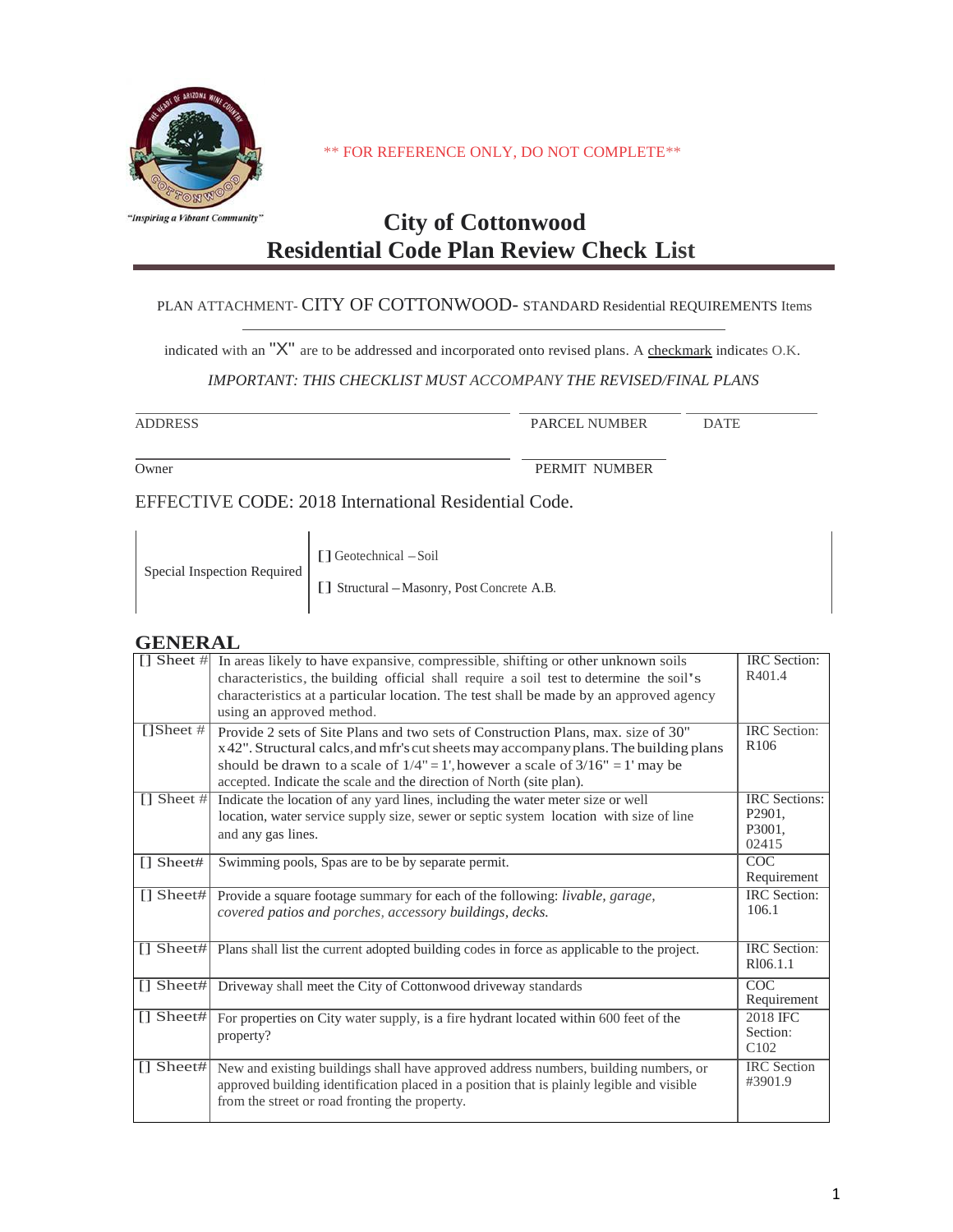### **FOUNDATION**

| Sheet#            | Footing details (interior and exterior) shall be located on the<br>foundation sheet or the detail sheet and shall be cross-referenced to the<br>foundation plans. Specify depth and size of all footings and pads.<br>Show all reinforcing steel (vertical and horizontal). | <b>IRC</b> Section:<br>R401                 |
|-------------------|-----------------------------------------------------------------------------------------------------------------------------------------------------------------------------------------------------------------------------------------------------------------------------|---------------------------------------------|
| $\lceil$ 1Sheet # | Foundation plates and sills shall be bolted to the foundation with<br>minimum 1/2-inch bolts at 6 feet or less o.c. and embedded a<br>minimum 7 inches into the foundation.<br>Note size and thickness of foundation plate washers.                                         | IRC Section:<br>R403, 1.6                   |
| $\prod$ Sheet#    | All plates (interior and exterior, load bearing and non-load bearing)<br>shall be pressure treated or foundation grade redwood.                                                                                                                                             | <b>IRC</b> Section:<br>R403.1.6             |
| $\prod$ Sheet #   | All wood columns shall be pressure treated unless supported on a 1"<br>pedestal.                                                                                                                                                                                            | <b>IRC</b> Section:<br>R317.1.4             |
| $\prod$ Sheet #   | Footings shall be on undisturbed soil or approved fill.                                                                                                                                                                                                                     | <b>IRC</b> Section:<br>R403                 |
| $\Box$ Sheet #    | Concrete and masonry foundation walls shall extend above the adjacent,<br>finished grade a minimum of 6 inches.                                                                                                                                                             | <b>IRC</b> Section:<br>R404.1.6             |
| $\prod$ Sheet #   | Required hold downs, as specified on lateral design or as required for all<br>alternate braced wall panels, shall be shown on the foundation plan.                                                                                                                          | <b>IRC</b> Section:<br>R <sub>6</sub> 02.10 |
| $\prod$ Sheet #   | The area of the garage or carport floor used for parking shall be sloped<br>toward a drain or the main vehicle entry door.                                                                                                                                                  | <b>IRC</b> Section:<br>R309.1<br>R309.2     |

# **FLOOR PLAN**

| [] <b>Sheet</b> # | Label and dimension all rooms and spaces. Reference ceiling height of                                                                                | <b>IRC</b>              |
|-------------------|------------------------------------------------------------------------------------------------------------------------------------------------------|-------------------------|
|                   | all rooms and areas. $5/8$ " gypsum board or $\frac{1}{2}$ " sag-resistant gypsum board                                                              | Sections: R304 &        |
|                   | is required on lids (ceilings" if support is 24" o.c. and water based<br>treatment is used.                                                          | 305 Table R702.3.5      |
| $\Box$ Sheet#     | There shall be a floor or landing on each side of each exterior door.                                                                                | IRC section:            |
|                   | The width of the landing shall not be less than the door served with a                                                                               | R311.3                  |
|                   | minimum dimension of 36" measured in the direction of travel. May                                                                                    |                         |
|                   | be 7-3/4" lower than threshold if the door does not swing over the                                                                                   |                         |
|                   | landing.                                                                                                                                             |                         |
| $\Box$ Sheet #    | An attic access shall be provided to attic areas that exceed 30 sf and                                                                               | IRC Section:            |
|                   | have a vertical height of 30" or greater. It shall not be less than 22"                                                                              | R807.1                  |
|                   | by 30" and 30" minimum unobstructed headroom in the attic space at                                                                                   |                         |
|                   | the point above the access opening.                                                                                                                  |                         |
| $\lceil$ Sheet#   | Openings between the garage and residence shall be equipped with solid                                                                               | IRC Section:<br>R302.51 |
|                   | wood doors not less than 1 3/8-inch thick solid or honeycomb steel doors<br>not less than 1 3/8" or shall be 20-minute fire-rated doors and shall be |                         |
|                   | maintained self-closing and self-latching.                                                                                                           |                         |
| $\Box$ Sheet#     | The garage shall be separated from the residence by not less than $\frac{1}{2}$                                                                      | <b>IRC</b> Sections:    |
|                   | gypsum board applied to the garage side. Garage beneath habitable                                                                                    | R702.3                  |
|                   | rooms shall be separated from all habitable rooms above by not less than                                                                             | Table R302.6            |
|                   | 5/8" Type X gypsum board.                                                                                                                            |                         |
| $\Box$ Sheet#     | Appliances having an ignition source shall be elevated such that the                                                                                 | IRC Section:            |
|                   | source of ignition is not less than 18" above the floor in garages.                                                                                  | M1307.3                 |
|                   | <b>Exception: Listed flammable Vapor ignition resistant</b>                                                                                          |                         |
|                   | appliances.                                                                                                                                          |                         |
| $\lceil$ Sheet#   | A gas or liquid fuel fireplace shall have dampers that remain                                                                                        | A.R.S.                  |
|                   | permanently open. The installation of a permanent gas or electric log                                                                                | 9-500.16                |
|                   | insert will be required; a gas or electrical stub out for future installation                                                                        | 02432.2                 |
|                   | of a log will not be acceptable.                                                                                                                     | <b>IRC</b> Section:     |
| $\Box$ Sheet#     | All habitable rooms shall be provided with aggregate glazing area of<br>not less than 8 percent of the floor area of such rooms. The minimum         | R303.1                  |
|                   | openable area to the outdoors shall not be less than 4 percent of the                                                                                |                         |
|                   | floor area being ventilated.                                                                                                                         |                         |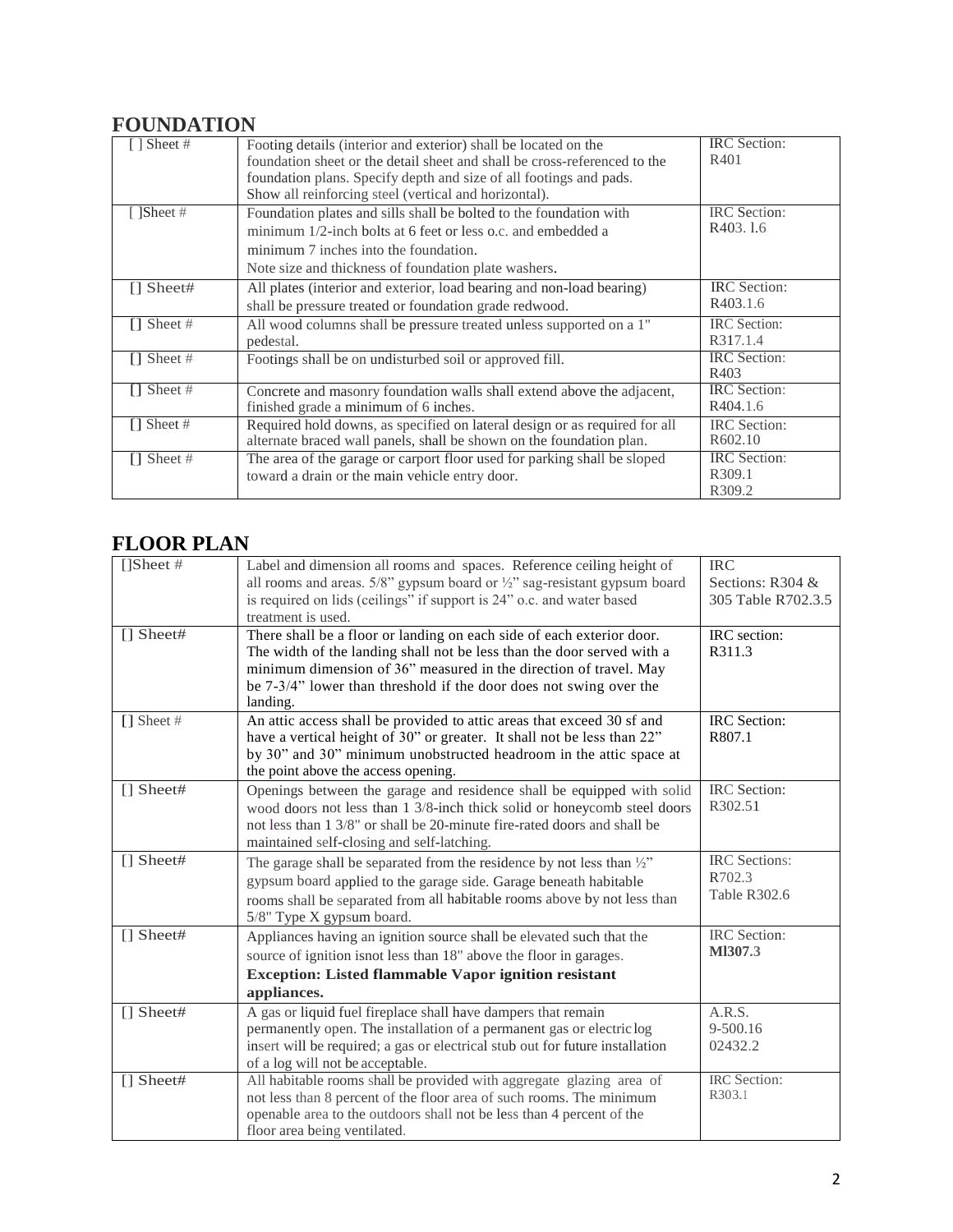| $\lceil$ Sheet# | Every grade floor sleeping room with habitable space shall have a least             | <b>IRC</b> Section:  |
|-----------------|-------------------------------------------------------------------------------------|----------------------|
|                 | one window (min. 5 sf clear opening), min. opening width of 20", min.               | R310.1               |
|                 | opening height of 24" and a sill height shall not be more than 44"; or              | R310.2               |
|                 | provide exterior door for emergency egress. 2 <sup>nd</sup> floor and above require |                      |
|                 | 5.7 sq. ft. and basement window wells require 9 sq. ft.                             |                      |
| $\Box$ Sheet#   | There shall be a floor or landing at the top and bottom of each stairway.           | <b>IRC</b> Section:  |
|                 | The width of each landing shall not be less than the stairway served.               | R311.7.6             |
|                 | Every landing shall have a minimum dimension of 36 inches measured                  |                      |
|                 | in the direction of travel.                                                         |                      |
| $\prod$ Sheet#  | The maximum riser height shall be 7 3/4 inches and minimum tread                    | <b>IRC</b> Sections: |
|                 | depth shall be 10 inches. The min. headroom shall be not be less than 6             | R311.7.2             |
|                 | feet 8 inches measured vertically from the slope plane adjoining the                | R311.7.5             |
|                 | tread nosing or from the floor surface of the landing or platform.                  |                      |
| $\Box$ Sheet#   | Four or more stair risers shall have at least one handrail continuous the           | <b>IRC</b> Section:  |
|                 | full length of the stairs and have min. and max. heights of 34" and 38",            | R311.7.7.3           |
|                 | respectively. The handgrip portion shall have a circular cross section              |                      |
|                 | of 1- $1/4$ inches minimum to 2-5/8 inches maximum inch.                            |                      |
| $\Box$ Sheet#   | The min height of guards located more than 30" above the floor shall be             | <b>IRC</b> Section:  |
|                 | not less than 36" except at the sides of stairs where the min. height is            | R312                 |
|                 | 34". Openings in guards shall have intermediate rails or ornamental                 |                      |
|                 | closures that do not allow passage of a sphere 4-3/8" in diameter on open           |                      |
|                 | sides of stairs and 4" at all other locations.                                      |                      |
| $\Box$ Sheet#   | The following shall be considered specific hazardous locations for the              | <b>IRC</b> Section:  |
|                 | purpose of safety glazing: Glazing shall be suitable for hazardous                  | R308.4               |
|                 | locations.                                                                          |                      |

### **ELEVATIONS**

| $\Box$ Sheet # | Provide height dimensions for roofline, headers, top plate and finished<br>floor.                                                                                                                                                                                                                                                                                                                                                        | <b>IRC</b> Section:<br>RI06               |
|----------------|------------------------------------------------------------------------------------------------------------------------------------------------------------------------------------------------------------------------------------------------------------------------------------------------------------------------------------------------------------------------------------------------------------------------------------------|-------------------------------------------|
| $\Box$ Sheet # | Surface drainage shall be diverted so as to not cause a hazard. Lots<br>shall be graded so as to drain surface water away from foundation walls<br>a minimum of 6" within the first 10'.                                                                                                                                                                                                                                                 | <b>IRC</b> Section:<br>R <sub>401.3</sub> |
| $\Box$ Sheet # | Provide exterior wall covering including anchoring method and water<br>resistant barrier (ICC-ES report, if applicable). Stucco systems may<br>require a moisture barrier and a weep screed. (The word "weep" implies<br>that the moisture leaves through the bottom of the screed.)                                                                                                                                                     | <b>IRC</b> Section:<br>R703               |
| $\Box$ Sheet # | Provide attic ventilation calcs for all concealed attic spaces; include<br>required and provided net free ventilation area. Also, indicate the<br>type and location of attic ventilation. The under-floor space between<br>the joists and the earth shall be ventilated and one vent shall be w/in 3'<br>of each corner. Unvented attic assemblies shall be permitted when the<br>attic space is completely within the thermal envelope. | <b>IRC</b> Section:<br>R806<br>R408.1     |
| $\Box$ Sheet # | A masonry chimney shall extend at least 2 feet higher (minimum 3 feet<br>at roofline) than any portion of the roof within 10 feet'. Factory built<br>chimneys shall be listed and labeled and installed per manufacturer's<br>installation instructions.                                                                                                                                                                                 | <b>IRC</b><br>Table RI005                 |

# **STRUCTURAL**

| $\prod$ Sheet # | Specify type of design and construction of all walls and partitions.<br>Wood stud walls shall comply with IRC Section R602, masonry and<br>concrete basement walls shall comply with IRC Section R606 or shall<br>be designed by an Arizona Registrant.                  | <b>IRC</b> Sections:<br>R404, R602, R606 |
|-----------------|--------------------------------------------------------------------------------------------------------------------------------------------------------------------------------------------------------------------------------------------------------------------------|------------------------------------------|
| $\Box$ Sheet #  | Indicate all braced wall Lines. Show all required braced wall panels.<br>Specify the method of bracing to be used. A sealed lateral analysis,<br>prepared by an Arizona Registrant, will be required if the bracing does<br>not comply with the conventional provisions. | <b>IRC</b> Section:<br>R602.10           |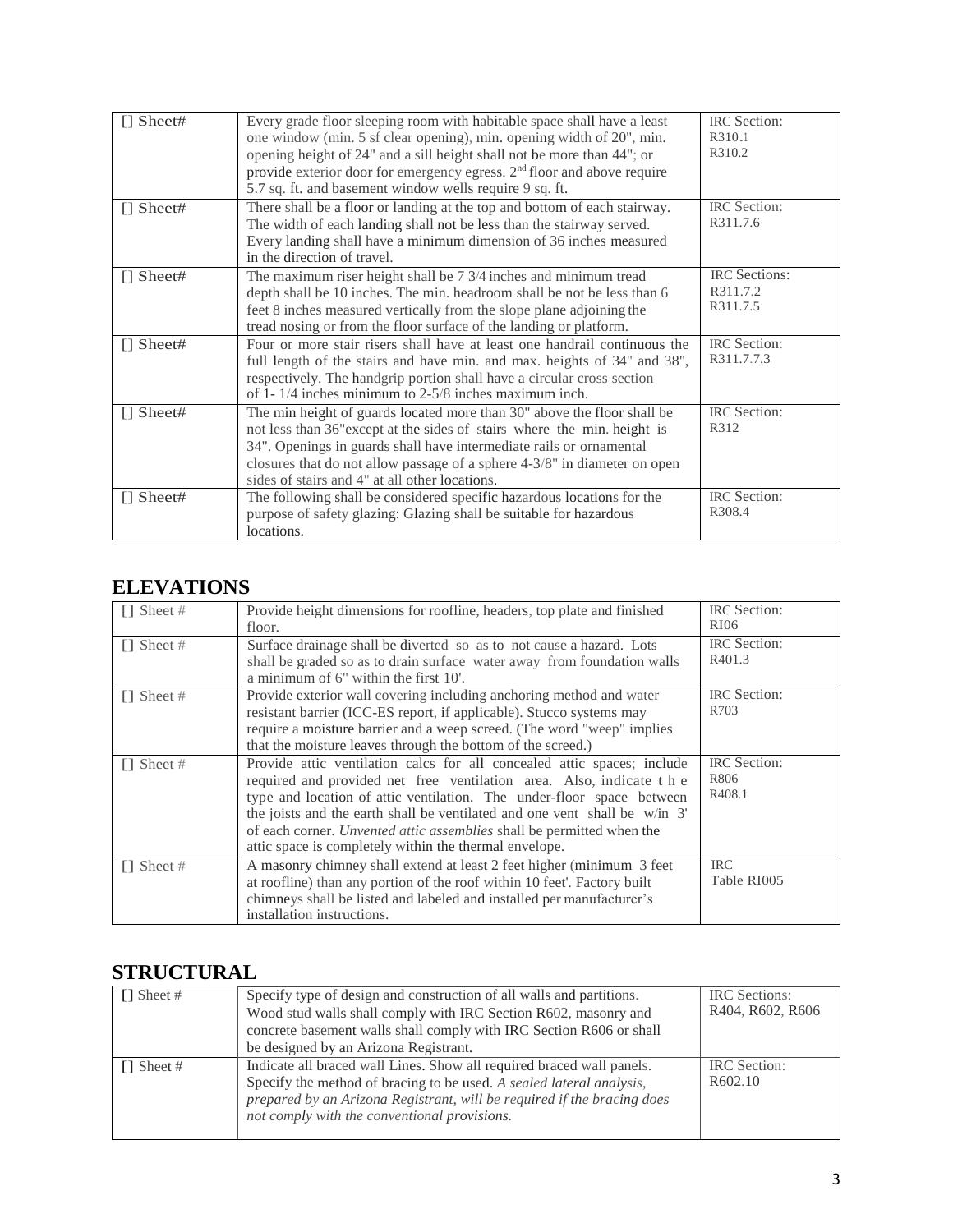| $\Box$ Sheet #  | Provide truss specifications.<br>Specify lumber grade, species, and size of members.                                                                                                                                                     | <b>IRC</b> Section:<br>R <sub>602</sub>                                             |
|-----------------|------------------------------------------------------------------------------------------------------------------------------------------------------------------------------------------------------------------------------------------|-------------------------------------------------------------------------------------|
| $\Box$ Sheet #  | Provide complete floor (if applicable) and roof framing plans. Specify<br>size and spacing of all framing members. Indicate all post locations and<br>sizes. Structural logs shall bear a grade stamp or have a certificate of<br>grade. | IRC Section:<br>R <sub>106</sub> , R <sub>802</sub>                                 |
| $\Box$ Sheet #  | Specify all hangers used to hang trusses from girder trusses, walls, or<br>other locations. Trusses and rafters need be connected to top plates to<br>prevent uplift.                                                                    | <b>IRC</b> Section:<br>R802<br>Table $R602.3(1)$                                    |
| $\prod$ Sheet # | Indicate the size and span of headers and lintels in all bearing and non-<br>bearing walls. Provide manufacturer's span charts for pre-manufactured<br>steel lintels.                                                                    | <b>IRC</b> Sections:<br>R <sub>602.7</sub><br>$R606.10$ , Tables<br>R602.7(1)(2)(3) |

### **PLUMBING**

| $\Box$ Sheet #  | Provide a fixture unit calculation for the sizing of the water service line,<br>water meter or equivalent well service based on the current adopted<br>code.                                                                                                                        | <b>IRC</b> Section:<br>P <sub>2903</sub><br>Appendix P        |
|-----------------|-------------------------------------------------------------------------------------------------------------------------------------------------------------------------------------------------------------------------------------------------------------------------------------|---------------------------------------------------------------|
| $\Box$ Sheet #  | Specify if appliances and equipment are natural gas, electric,<br>propane or other (specify). Reference location of appliances and<br>equipment.                                                                                                                                    | <b>IRC</b> Sections:<br>G <sub>2401</sub> .<br>G2431<br>E3401 |
| $\Box$ Sheet #  | If gas is indicated, provide a schematic indicating BTU rating for each<br>appliance, size, and length of main and all branch lines.                                                                                                                                                | <b>IRC</b> Section:<br>02413                                  |
| $\prod$ Sheet # | Water heaters shall be equipped with a temperature and pressure relief<br>valve. Terminate per P2804.6.1                                                                                                                                                                            | <b>IRC</b> Sections:<br>P <sub>2804</sub><br>M1305            |
| $\prod$ Sheet # | Indicate locations and size of roof drains and scuppers.                                                                                                                                                                                                                            | <b>IRC</b> Section:<br>R903.4.1                               |
| $\Box$ Sheet #  | Each hose bibb shall have a backflow preventer installed on the<br>discharge side of a hose threaded outlet. (See also Section P2701.1)                                                                                                                                             | <b>IRC</b> Section:<br>R <sub>2902.2</sub>                    |
| $\prod$ Sheet # | Appliances located in a garage or carport shall be protected from impact<br>by automobiles by a curb 4" high and 3' deep, a minimum 3" steel pipe<br>bollard installed a minimum of 18" below and a minimum of 44" above<br>the finished floor in front of the equipment or a wall. | <b>IRC</b> Section:<br>MI 307.3.1 &<br>M.A.G.<br>Interp.      |

# **MECHANICAL**

| $\Box$ Sheet #  | Provide a complete mechanical plan showing the locations of all HVAC<br>equipment.                                                                                                                                                                                                                              | <b>IRC</b> Section:<br>R <sub>106</sub> |
|-----------------|-----------------------------------------------------------------------------------------------------------------------------------------------------------------------------------------------------------------------------------------------------------------------------------------------------------------|-----------------------------------------|
| $\prod$ Sheet # | Provide exhaust fans to the outside from bathrooms, water closet<br>compartments, and similar rooms if not supplied with natural<br>ventilation.                                                                                                                                                                | <b>IRC</b> Section:<br>R303.3           |
| $\prod$ Sheet # | Provide combustion air for all liquid and solid fuel-burning appliances<br>including size, type, and location of openings.                                                                                                                                                                                      | <b>IRC</b> Section:<br>Chapter 17       |
| $\prod$ Sheet # | Attics containing appliances shall be provided with an opening and<br>unobstructed 22" wide passageway large enough to remove the largest<br>appliance, not more than 20' in length. A level service space at least<br>30" deep and 30" wide shall be present along the access sides of the<br>appliance.       | <b>IRC</b> Section:<br>M1305.1.3        |
| $\prod$ Sheet # | The clothes dryer exhaust duct shall be at least the diameter of the<br>appliance outlet and shall terminate on the outside of the building.<br>It shall not exceed 35 feet in length (35' for gas dryers) with<br>reductions for bends. The duct shall terminate not less than 3 feet<br>from a property line. | <b>IRC</b> Sections:<br>M1502           |
| $\Box$ Sheet #  | Exhaust hood system capable of exhausting in excess of 400CFM<br>shall be provided with make-up air rate approx. equal to the<br>exhausting rate.                                                                                                                                                               | IRC Section:<br>M1503.6                 |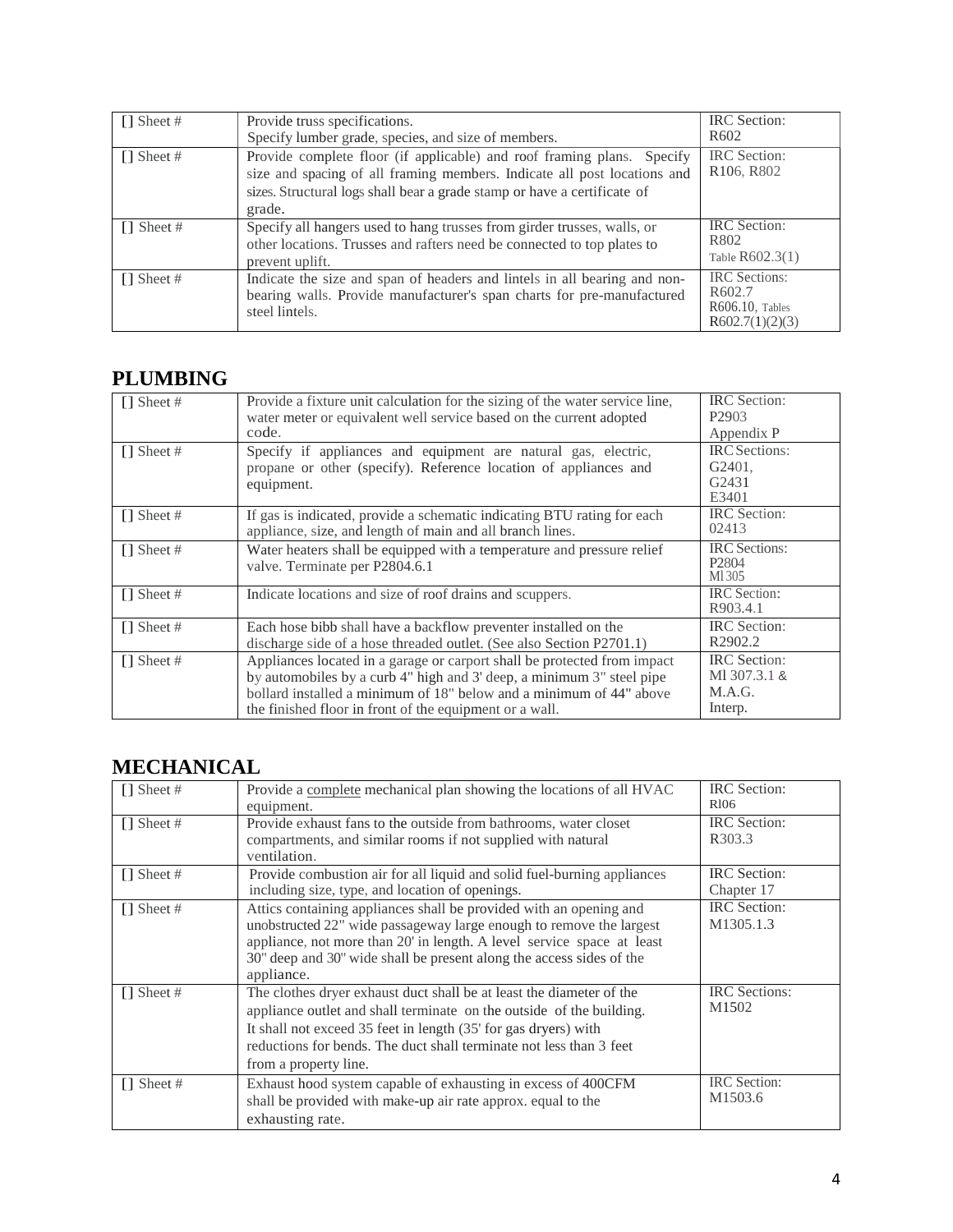# **ELECTRICAL**

| $\Box$ Sheet # | Provide a complete electrical plan. Include layout of all equipment,<br>outlets and lighting.                                                                                                                                                                                                                                                                       | <b>IRC</b> Sections:<br>R106.1                      |
|----------------|---------------------------------------------------------------------------------------------------------------------------------------------------------------------------------------------------------------------------------------------------------------------------------------------------------------------------------------------------------------------|-----------------------------------------------------|
| $\Box$ Sheet # | Indicate the size (rating) and location of the electric panel, including<br>any subpanel(s).                                                                                                                                                                                                                                                                        | <b>IRC</b> Sections:<br>E3401                       |
| $\Box$ Sheet # | Provide an approved grounding electrode system. Bond all interior<br>water and gas piping.                                                                                                                                                                                                                                                                          | <b>IRC</b> Sections:<br>E3607<br>E3609              |
| $\Box$ Sheet # | All branch circuits that supply 125-volt, single-phase, 15- and 20-<br>ampere receptacle outlets installed in kitchens, family rooms, dining<br>rooms, living rooms, parlors, libraries, dens, bedrooms, sun rooms,<br>recreations rooms, closets, hallways, laundry areas and similar rooms<br>or areas shall be protected by an arc-fault circuit interrupter(s). | <b>IRC</b> Section:<br>E3902.16<br>NEC:210-12b      |
| $\Box$ Sheet # | Receptacles shall be installed so that no point along the floor line in<br>any wall space is more than 6 feet, measured horizontally, from an<br>outlet in that space, including any wall space 2 feet or more in width.                                                                                                                                            | <b>IRC</b> Section:<br>E3901                        |
| $\Box$ Sheet # | In kitchen and dining rooms, at least one receptacle outlet shall be<br>installed at each island or peninsular counter space with a long<br>dimension of 24 inches or greater and a short dimension of 12 inches.                                                                                                                                                   | IRC Sections:<br>E3901.4                            |
| $\Box$ Sheet # | In kitchen and dining rooms, a receptacle outlet shall be installed at<br>each wall counter space 12 inches or wider so that no point along the<br>wall is more than 24 inches from a receptacle outlet.                                                                                                                                                            | <b>IRC</b> Section:<br>E3901.4                      |
| $\Box$ Sheet # | Provide at least one receptacle outlet on the wall within 36 inches of the<br>outside edge of each lavatory basin in bathrooms. All receptacles<br>located in bathrooms shall be GFCI protected.                                                                                                                                                                    | <b>IRC</b> Sections:<br>E3901.6<br>E3902.1          |
| $\Box$ Sheet # | Provide at least one weatherproof receptacle outlet, not more than 6 feet<br>6 inches above grade and GFCI protected, at the front and back of each<br>dwelling having direct access to grade. All 125-volt, single-phase, 15-<br>and 20-ampre receptacle outlets installed outdoors shall be GFCI<br>protected for personnel.                                      | IRC Sections:<br>E3901.7<br>E3902.3                 |
| $[]$ Sheet #   | Balconies, decks and porches, that are accessible from the inside shall<br>have 1 outlet installed within its perimeter.                                                                                                                                                                                                                                            | IRC Sections:<br>E3901.7                            |
| $\Box$ Sheet # | Provide a receptacle outlet in hallways 10 feet or more in length.                                                                                                                                                                                                                                                                                                  | IRC Section:<br>E3901.10                            |
| $\Box$ Sheet # | All 125-volt, single-phase, 15- and 20-ampre outlets shall be listed<br>tamper-resistant. All 125-volt, single-phase, 15- and 20-ampre outlets in<br>a damp location shall be listed weather-resistant tape.                                                                                                                                                        | <b>IRC</b> Section:<br>E4002.14                     |
| $\Box$ Sheet # | Provide a convenience receptacle outlet for the servicing of appliances<br>(HVAC) within 25 feet of the appliance.                                                                                                                                                                                                                                                  | <b>IRC</b> Section:<br>3901.12                      |
| $[]$ Sheet #   | All 125-volt, single-phase, 15 and 20-ampere receptacles that serve<br>countertop surfaces in kitchens or are located within 6 feet of the outside<br>edge of a bar sink shall be GFCI protected.                                                                                                                                                                   | <b>IRC</b> Section:<br>E3902.6<br>E3902.7           |
| $\Box$ Sheet # | All 125-volt, single-phase 15 and 20-ampere receptacles installed in<br>garages and grade level portions of unfinished accessory buildings used for<br>storage or work areas shall be GFCI protected. At least one receptacle is<br>required in the garage and basement, in addition to any required for<br>equipment                                               | IRC Section:<br>E3902.2<br>E3901.9                  |
| $\Box$ Sheet # | At least one wall switched lighting outlet shall be in each habitable<br>room, kitchen and bathroom, hallways, stairways, attached garages and<br>detached garages with electric power.                                                                                                                                                                             | <b>IRC</b> Section<br>E3903.3<br>E3903.2            |
| $\Box$ Sheet # | Provide a lighting outlet in all stairways, switched at each floor level,<br>and in storage and equipment spaces.                                                                                                                                                                                                                                                   | <b>IRC</b> Section<br>E3903.3<br>E3903.2<br>E3903.4 |
| [] Sheet #     | Provide a wall switch controlled lighting outlet in every habitable room.<br>In other than bathrooms and kitchens a switched wall receptacle may be<br>used.                                                                                                                                                                                                        | IRC Section:<br>E3903.2                             |